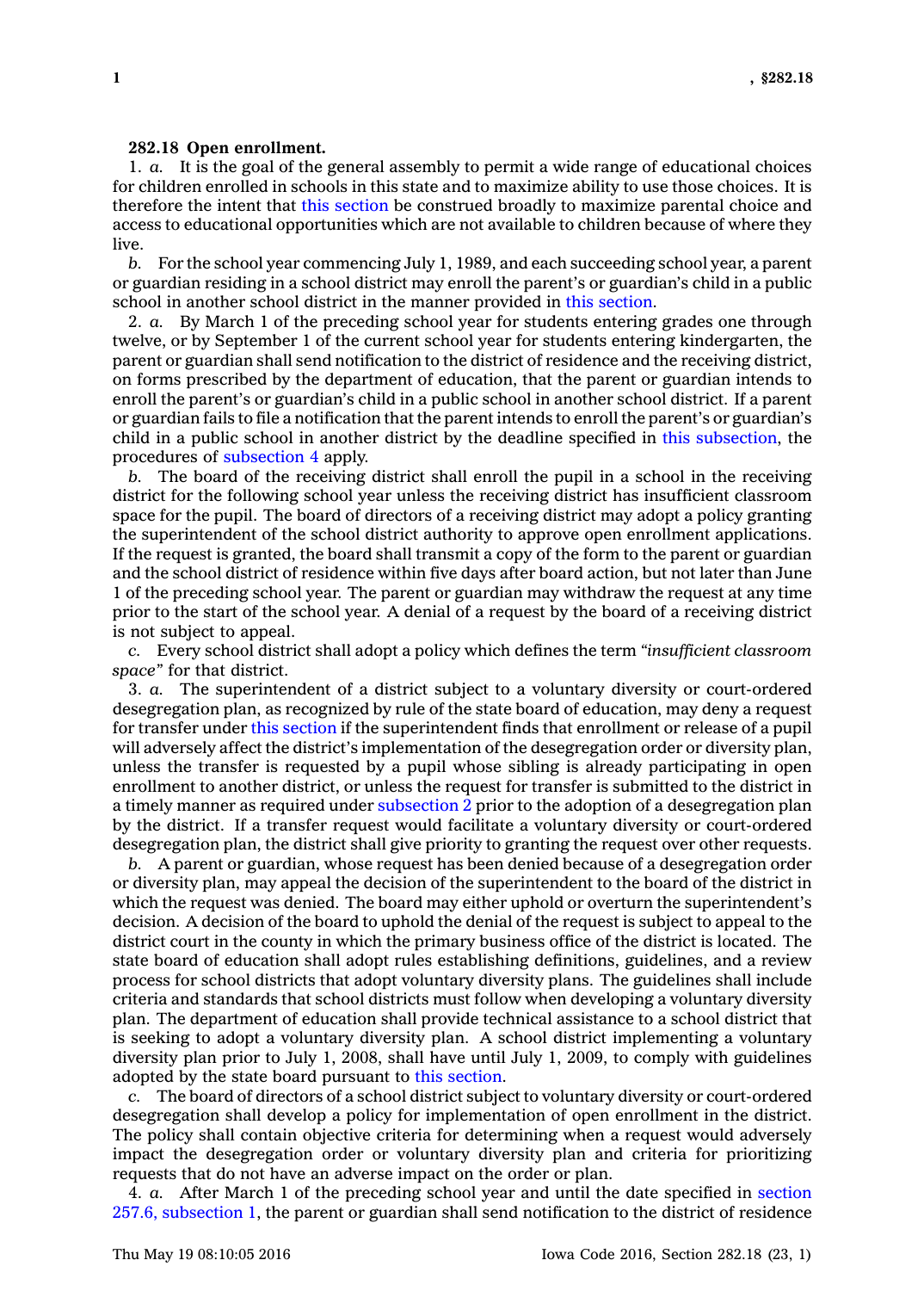and the receiving district, on forms prescribed by the department of education, that good cause, as defined in paragraph *"b"*, exists for failure to meet the March 1 deadline. The board of directors of <sup>a</sup> receiving school district may adopt <sup>a</sup> policy granting the superintendent of the school district authority to approve open enrollment applications submitted after the March 1 deadline. The board of the receiving district shall take action to approve the request if good cause exists. If the request is granted, the board shall transmit <sup>a</sup> copy of the form to the parent or guardian and the school district of residence within five days after board action. A denial of <sup>a</sup> request by the board of <sup>a</sup> receiving district is not subject to appeal.

*b.* For purposes of this [section](https://www.legis.iowa.gov/docs/code//282.18.pdf), *"good cause"* means <sup>a</sup> change in <sup>a</sup> child's residence due to <sup>a</sup> change in family residence, <sup>a</sup> change in the state in which the family residence is located, <sup>a</sup> change in <sup>a</sup> child's parents' marital status, <sup>a</sup> guardianship or custody proceeding, placement in foster care, adoption, participation in <sup>a</sup> foreign exchange program, or participation in <sup>a</sup> substance abuse or mental health treatment program, <sup>a</sup> change in the status of <sup>a</sup> child's resident district such as removal of accreditation by the state board, surrender of accreditation, or permanent closure of <sup>a</sup> nonpublic school, revocation of <sup>a</sup> charter school contract as provided in section  $256F.8$ , the failure of negotiations for a whole grade sharing, reorganization, dissolution agreement or the rejection of <sup>a</sup> current whole grade sharing agreement, or reorganization plan. If the good cause relates to <sup>a</sup> change in status of <sup>a</sup> child's school district of residence, however, action by <sup>a</sup> parent or guardian must be taken to file the notification within forty-five days of the last board action or within thirty days of the certification of the election, whichever is applicable to the circumstances.

*c.* If <sup>a</sup> resident district believes that <sup>a</sup> receiving district is violating this [subsection](https://www.legis.iowa.gov/docs/code//282.18.pdf), the resident district may, within fifteen days after board action by the receiving district, submit an appeal to the director of the department of education.

*d.* The director, or the director's designee, shall attempt to mediate the dispute to reach approval by both boards as provided in [subsection](https://www.legis.iowa.gov/docs/code//282.18.pdf) 14. If approval is not reached under mediation, the director or the director's designee shall conduct <sup>a</sup> hearing and shall hear testimony from both boards. Within ten days following the hearing, the director shall render <sup>a</sup> decision upholding or reversing the decision by the board of the receiving district. Within five days of the director's decision, the board may appeal the decision of the director to the state board of education under the procedures set forth in [chapter](https://www.legis.iowa.gov/docs/code//290.pdf) 290.

5. Open enrollment applications filed after March 1 of the preceding school year that do not qualify for good cause as provided in [subsection](https://www.legis.iowa.gov/docs/code//282.18.pdf) 4 shall be subject to the approval of the board of the resident district and the board of the receiving district. The parent or guardian shall send notification to the district of residence and the receiving district that the parent or guardian seeks to enroll the parent's or guardian's child in the receiving district. A decision of either board to deny an application filed under this [subsection](https://www.legis.iowa.gov/docs/code//282.18.pdf) involving repeated acts of harassment of the student or serious health condition of the student that the resident district cannot adequately address is subject to appeal under [section](https://www.legis.iowa.gov/docs/code//290.1.pdf) 290.1. The state board shall exercise broad discretion to achieve just and equitable results that are in the best interest of the affected child or children.

6. A request under this [section](https://www.legis.iowa.gov/docs/code//282.18.pdf) is for <sup>a</sup> period of not less than one year. If the request is for more than one year and the parent or guardian desires to have the pupil enroll in <sup>a</sup> different district, the parent or guardian may petition the current receiving district by March 1 of the previous school year for permission to enroll the pupil in <sup>a</sup> different district for <sup>a</sup> period of not less than one year. Upon receipt of such <sup>a</sup> request, the current receiving district board may act on the request to transfer to the other school district at the next regularly scheduled board meeting after the receipt of the request. The new receiving district shall enroll the pupil in <sup>a</sup> school in the district unless there is insufficient classroom space in the district or unless enrollment of the pupil would adversely affect the court-ordered or voluntary desegregation plan of the district. A denial of <sup>a</sup> request to change district enrollment within the approved period is not subject to appeal. However, <sup>a</sup> pupil who has been in attendance in another district under this [section](https://www.legis.iowa.gov/docs/code//282.18.pdf) may return to the district of residence and enroll at any time, once the parent or guardian has notified the district of residence and the receiving district in writing of the decision to enroll the pupil in the district of residence.

7. A pupil participating in open enrollment shall be counted, for state school foundation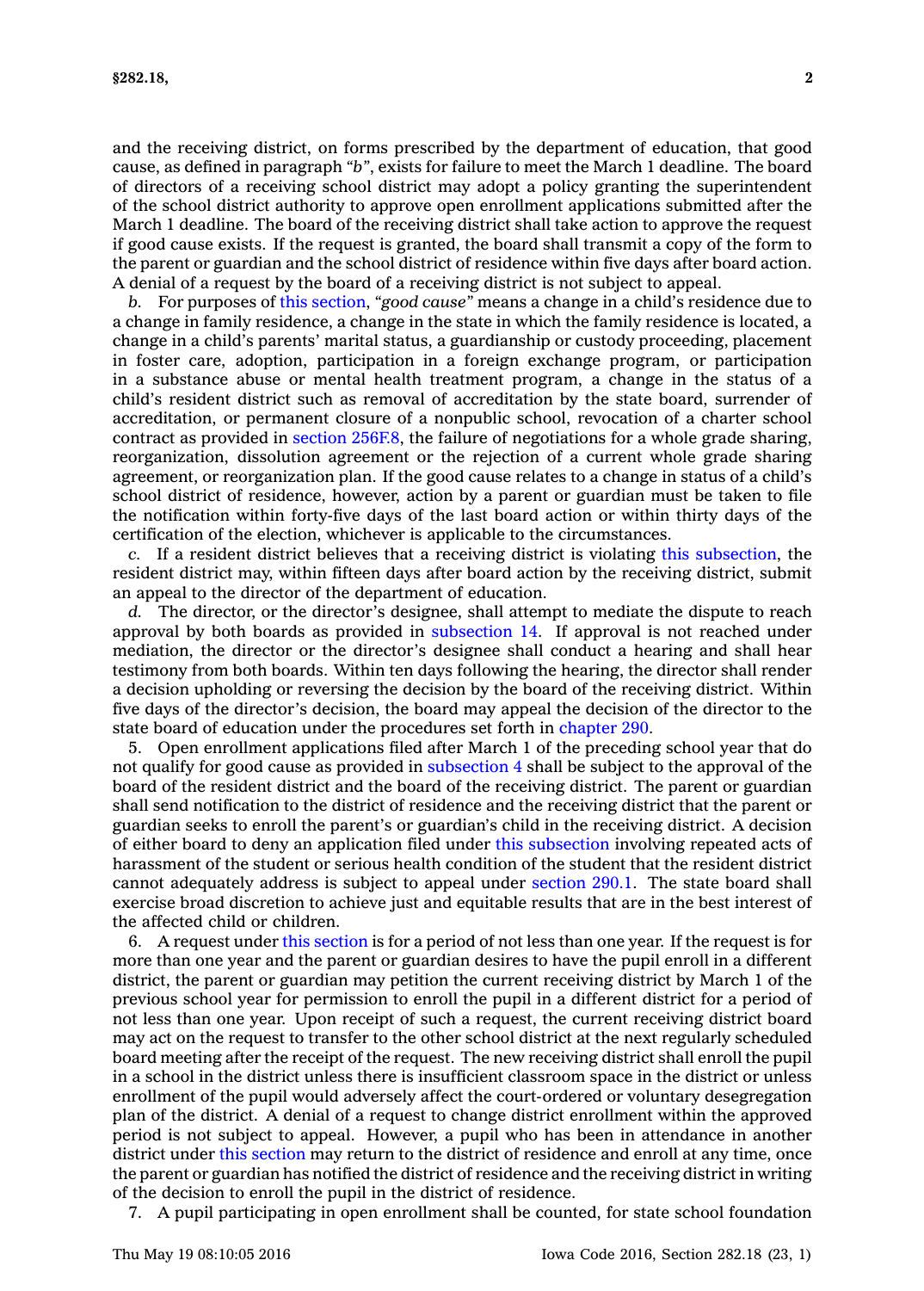aid purposes, in the pupil's district of residence. A pupil's residence, for purposes of [this](https://www.legis.iowa.gov/docs/code//282.18.pdf) [section](https://www.legis.iowa.gov/docs/code//282.18.pdf), means <sup>a</sup> residence under [section](https://www.legis.iowa.gov/docs/code//282.1.pdf) 282.1. The board of directors of the district of residence shall pay to the receiving district the state cost per pupil for the previous school year, and the teacher leadership supplement state cost per pupil for the previous fiscal year as provided in [section](https://www.legis.iowa.gov/docs/code//257.9.pdf) 257.9, plus any moneys received for the pupil as <sup>a</sup> result of the non-English speaking weighting under section 280.4, [subsection](https://www.legis.iowa.gov/docs/code//280.4.pdf) 3, for the previous school year multiplied by the state cost per pupil for the previous year. If the pupil participating in open enrollment is also an eligible pupil under section [261E.6](https://www.legis.iowa.gov/docs/code//261E.6.pdf), the receiving district shall pay the tuition reimbursement amount to an eligible postsecondary institution as provided in [section](https://www.legis.iowa.gov/docs/code//261E.7.pdf) 261E.7.

8. If <sup>a</sup> request filed under this [section](https://www.legis.iowa.gov/docs/code//282.18.pdf) is for <sup>a</sup> child requiring special education under [chapter](https://www.legis.iowa.gov/docs/code//256B.pdf) 256B, the request to transfer to the other district shall only be granted if the receiving district maintains <sup>a</sup> special education instructional program which is appropriate to meet the child's educational needs and the enrollment of the child in the receiving district's program would not cause the size of the class in that special education instructional program in the receiving district to exceed the maximum class size in rules adopted by the state board of education for that program. For children requiring special education, the board of directors of the district of residence shall pay to the receiving district the actual costs incurred in providing the appropriate special education.

9. *a.* If <sup>a</sup> parent or guardian of <sup>a</sup> child, who is participating in open enrollment under [this](https://www.legis.iowa.gov/docs/code//282.18.pdf) [section](https://www.legis.iowa.gov/docs/code//282.18.pdf), moves to <sup>a</sup> different school district during the course of either district's academic year, the child's first district of residence shall be responsible for payment of the cost per pupil plus weightings or special education costs to the receiving school district for the balance of the school year in which the move took place. The new district of residence shall be responsible for the payments during succeeding years.

*b.* If <sup>a</sup> request to transfer is due to <sup>a</sup> change in family residence, change in the state in which the family residence is located, <sup>a</sup> change in <sup>a</sup> child's parents' marital status, <sup>a</sup> guardianship proceeding, placement in foster care, adoption, participation in <sup>a</sup> foreign exchange program, or participation in <sup>a</sup> substance abuse or mental health treatment program, and the child who is the subject of the request is enrolled in any grade from kindergarten through grade twelve at the time of the request and is not currently using any provision of open enrollment, the parent or guardian of the child shall have the option to have the child remain in the child's original district of residence under open enrollment with no interruption in the child's kindergarten through grade twelve educational program. If <sup>a</sup> parent or guardian exercises this option, the child's new district of residence is not required to pay the amount calculated in [subsection](https://www.legis.iowa.gov/docs/code//282.18.pdf) 7 until the start of the first full year of enrollment of the child.

*c.* Quarterly payments shall be made to the receiving district.

*d.* If the transfer of <sup>a</sup> pupil from one district to another results in <sup>a</sup> transfer from one area education agency to another, the sending district shall forward <sup>a</sup> copy of the request to the sending district's area education agency. The receiving district shall forward <sup>a</sup> copy of the request to the receiving district's area education agency. Any moneys received by the area education agency of the sending district for the pupil who is the subject of the request shall be forwarded to the receiving district's area education agency.

*e.* A district of residence may apply to the school budget review committee if <sup>a</sup> student was not included in the resident district's enrollment count during the fall of the year preceding the student's transfer under open enrollment.

10. *a.* Notwithstanding [section](https://www.legis.iowa.gov/docs/code//285.1.pdf) 285.1 relating to transportation of nonresident pupils, the parent or guardian is responsible for transporting the pupil without reimbursement to and from <sup>a</sup> point on <sup>a</sup> regular school bus route of the receiving district. For purposes of [this](https://www.legis.iowa.gov/docs/code//282.18.pdf) [subsection](https://www.legis.iowa.gov/docs/code//282.18.pdf), *"a point on <sup>a</sup> regular school bus route of the receiving district"* includes any school bus stop on the regular school bus route of the receiving district that existed prior to road construction that necessitates <sup>a</sup> change in the regular school bus route, whether or not the change in the regular school bus route resulting from the road construction necessitates sending school vehicles from the receiving district into the district of residence in order to safely, economically, or efficiently transport students to or from the preexisting point.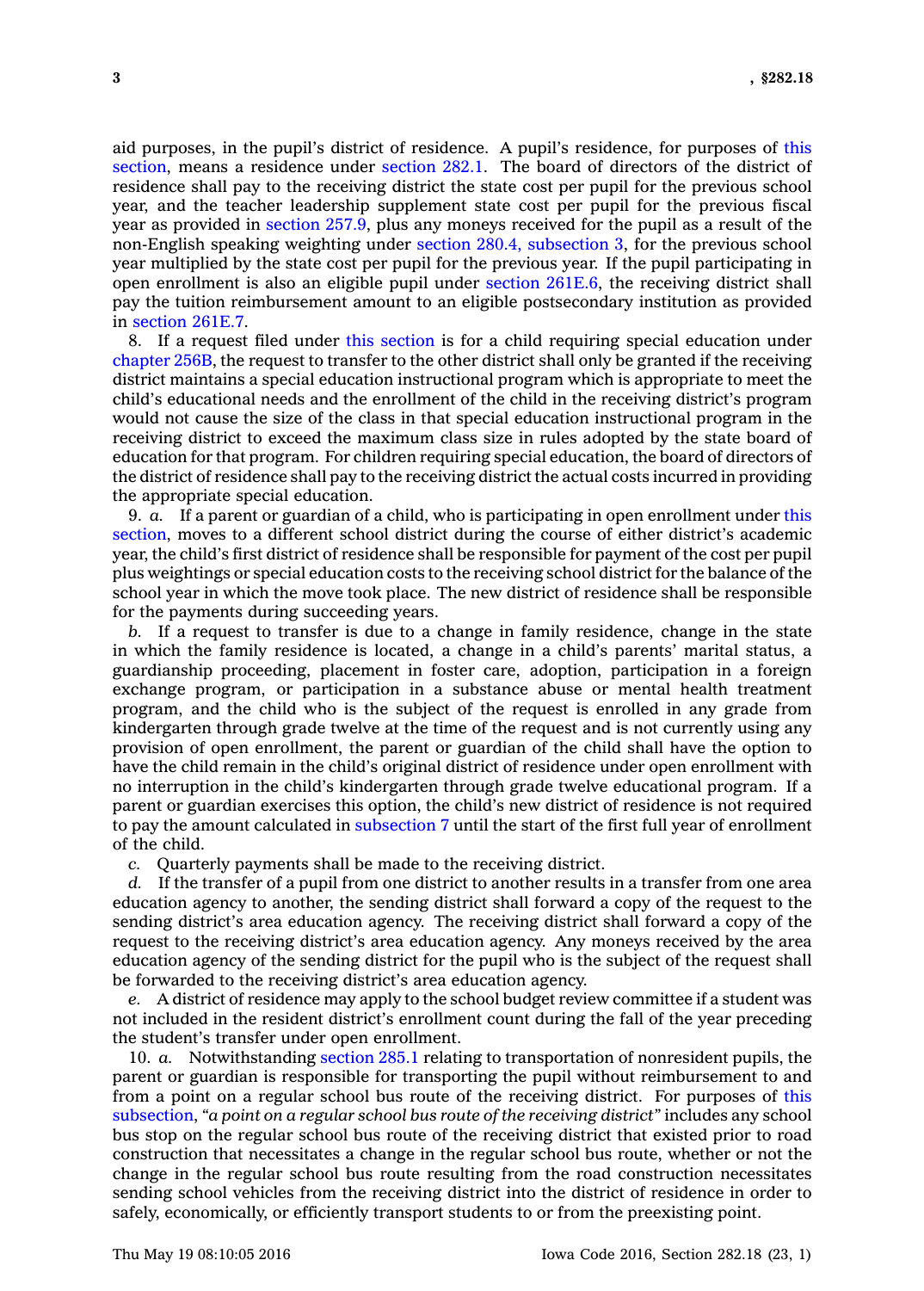*b.* A receiving district may send school vehicles into the district of residence of the pupil using the open enrollment option under this [section](https://www.legis.iowa.gov/docs/code//282.18.pdf), for the purpose of transporting the pupil to and from school in the receiving district, if the boards of both the sending and receiving districts agree to this arrangement.

*c.* If the pupil meets the economic eligibility requirements established by the department and state board of education, the sending district is responsible for providing transportation or paying the pro rata cost of the transportation to <sup>a</sup> parent or guardian for transporting the pupil to and from <sup>a</sup> point on <sup>a</sup> regular school bus route of <sup>a</sup> contiguous receiving district unless the cost of providing transportation or the pro rata cost of the transportation to <sup>a</sup> parent or guardian exceeds the average transportation cost per pupil transported for the previous school year in the district. If the cost exceeds the average transportation cost per pupil transported for the previous school year, the sending district shall only be responsible for that average per pupil amount. A sending district which provides transportation for <sup>a</sup> pupil to <sup>a</sup> contiguous receiving district under this [subsection](https://www.legis.iowa.gov/docs/code//282.18.pdf) may withhold, from the district cost per pupil amount that is to be paid to the receiving district, an amount which represents the average or pro rata cost per pupil for transportation, whichever is less.

11. A pupil who participates in open enrollment for purposes of attending <sup>a</sup> grade in grades nine through twelve in <sup>a</sup> school district other than the district of residence is ineligible to participate in varsity interscholastic athletic contests and athletic competitions during the pupil's first ninety school days of enrollment in the district except that the pupil may participate immediately in <sup>a</sup> varsity interscholastic sport if the pupil is entering grade nine for the first time and did not participate in an interscholastic athletic competition for another school or school district during the summer immediately following eighth grade, if the district of residence and the other school district jointly participate in the sport, if the sport in which the pupil wishes to participate is not offered in the district of residence, if the pupil chooses to use open enrollment to attend school in another school district because the district in which the student previously attended school was dissolved and merged with one or more contiguous school districts under section 256.11, [subsection](https://www.legis.iowa.gov/docs/code//256.11.pdf) 12, if the pupil participates in open enrollment because the pupil's district of residence has entered into <sup>a</sup> whole grade sharing agreement with another district for the pupil's grade, or if the parent or guardian of the pupil participating in open enrollment is an active member of the armed forces and resides in permanent housing on government property provided by <sup>a</sup> branch of the armed services. A pupil who has paid tuition and attended school, or has attended school pursuant to <sup>a</sup> mutual agreement between the two districts, in <sup>a</sup> district other than the pupil's district of residence for at least one school year is also eligible to participate immediately in interscholastic athletic contests and athletic competitions under this [section](https://www.legis.iowa.gov/docs/code//282.18.pdf), but only as <sup>a</sup> member of <sup>a</sup> team from the district that pupil had attended. For purposes of this [subsection](https://www.legis.iowa.gov/docs/code//282.18.pdf), *"school days of enrollment"* does not include enrollment in summer school. For purposes of this [subsection](https://www.legis.iowa.gov/docs/code//282.18.pdf), *"varsity"* means the same as defined in [section](https://www.legis.iowa.gov/docs/code//256.46.pdf) 256.46.

12. If <sup>a</sup> pupil, for whom <sup>a</sup> request to transfer has been filed with <sup>a</sup> district, has been suspended or expelled in the district, the pupil shall not be permitted to transfer until the pupil has been reinstated in the sending district. Once the pupil has been reinstated, however, the pupil shall be permitted to transfer in the same manner as if the pupil had not been suspended or expelled by the sending district. If <sup>a</sup> pupil, for whom <sup>a</sup> request to transfer has been filed with <sup>a</sup> district, is expelled in the district, the pupil shall be permitted to transfer to <sup>a</sup> receiving district under this [section](https://www.legis.iowa.gov/docs/code//282.18.pdf) if the pupil applies for and is reinstated in the sending district. However, if the pupil applies for reinstatement but is not reinstated in the sending district, the receiving district may deny the request to transfer. The decision of the receiving district is not subject to appeal.

13. If <sup>a</sup> request under this [section](https://www.legis.iowa.gov/docs/code//282.18.pdf) is for transfer to <sup>a</sup> laboratory school, as described in [chapter](https://www.legis.iowa.gov/docs/code//265.pdf) 265, the student, who is the subject of the request, shall not be included in the basic enrollment of the student's district of residence, and the laboratory school shall report the enrollment of the student directly to the department of education, unless the number of students from the district attending the laboratory school during the current school year, as <sup>a</sup> result of open enrollment under this [section](https://www.legis.iowa.gov/docs/code//282.18.pdf), exceeds the number of students enrolled in the laboratory school from that district during the 1989-1990 school year. If the number of